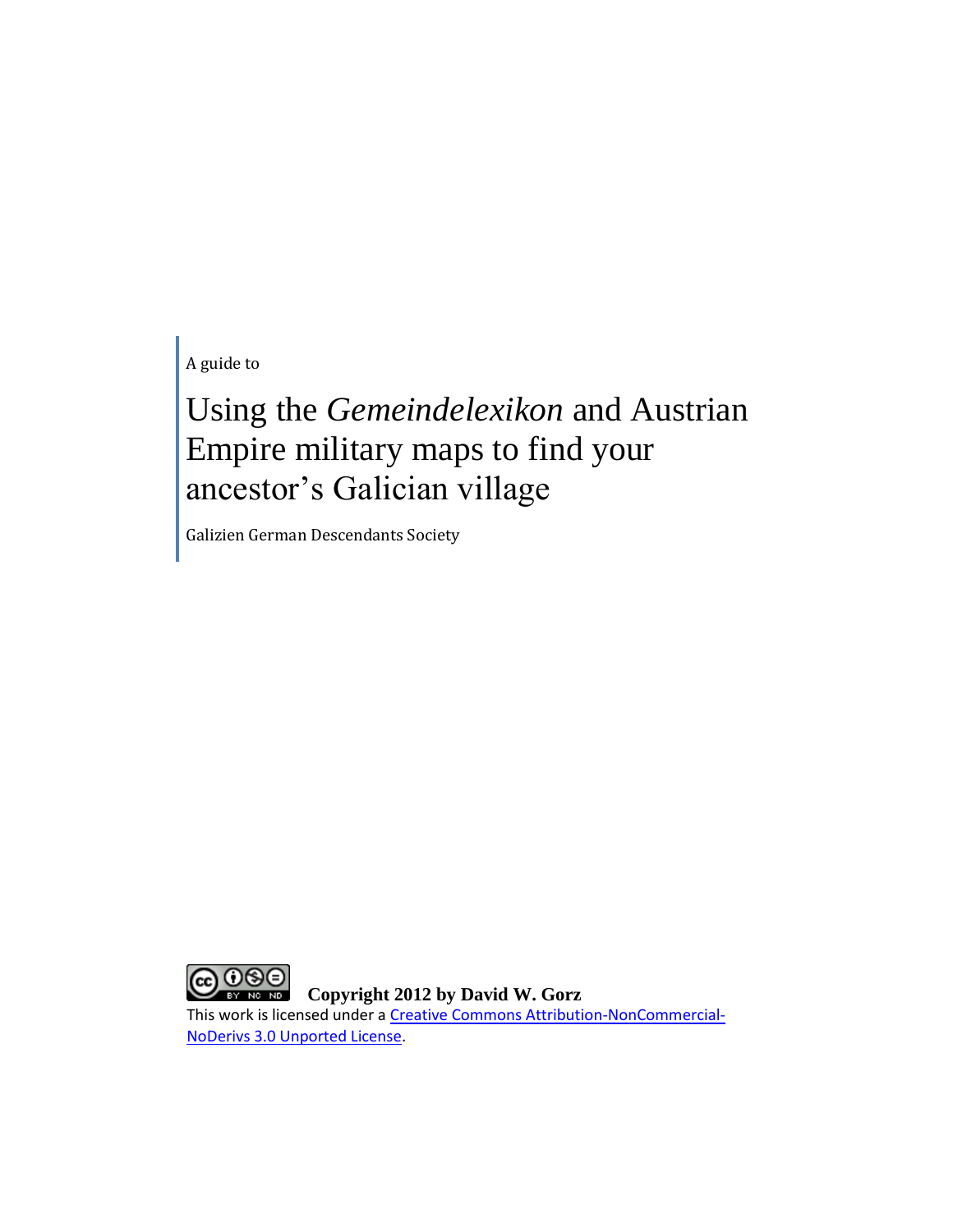One of the problems facing all researchers when starting their family's genealogy is determining where their immigrant ancestor came from. Numerous articles in genealogy magazines have been devoted to helping researchers find the name of their immigrant's village. But after finding the name of the village, the next question arises: Where was the village?

If you haven't found your village in the index for the map of Galicia, which is available, along with the map itself, on the Galizien Germans Descendants Society (GGDS) web site, and you don't have a copy of Brian Lenius' *Genealogical Gazetteer of Galicia*, then take a look at the *Gemeindelexikon*, available for free on the web. More formally, it's the *Gemeindelexikon der im Reichsrate vertretenen Königreiche und Länder, XII*, *Galizien,* i.e., Gazetteer of the Crown Lands and Territories Represented in the Imperial Council, Volume 12, Galicia. The gazetteer, published in 1907, uses information gathered during a census of the Austrian Empire taken in 1900. (For those of you whose research has taken you to Bukovina, volume 13 is devoted to that area and can be found on the same web site as the volume for Galicia.) The *Gemeindelexikon* is in the DjVu format, the same as used for Ludwig Schneider's book, *[Das Kolonizationswerk,](http://www.galiziengermandescendants.org/books.htm)* and, as with the book, it helps to download and install the DjVu reader and browser plug-in. The download link for those is on the GGDS web site page that discusses Schneider's book. You can view the *Gemeindelexikon* on-line without the plug-in, but it's easier if the plug-in is installed.

On the GGDS web site you'll find a link to the full *Gemeindelexikon* on-line. By looking through the alphabetical index at the end, you should find the name of your village and the page number where the village appears in the *Gemeindelexikon*. Be forewarned that some names are used by more than one village. The title page and the forward of the *Gemeindelexikon* add some unnumbered pages to the document, so add 9 to the page number that you find in the index and enter that in the page number box on the *Gemeindelexikon* web site; see the example on the GGDS web site. If all has gone correctly, you'll find your village and the information about it. The down-side, however, is all that information is in German and you still don't know the geographic location of the village. But once again, help is available, both on the GGDS web site and web sites linked on the GGDS web site.

As an example of a village that's not on the Galicia map we'll use Petranka. The *Gemeindelexikon* index says that the village is on page 262, so adding 9 gives 271 and entering that number in the box leads you to a section of the Kalusz sub-district of the Kalusz administrative district and there on the page is the entry for Petranka. Above it you'll see entries for Landestreu and Nowica, villages that are on the Galicia map, as is the town of Kalusz itself. Knowing other villages in the area will help you when searching on a map.

But where was the Kalusz administrative district in Galicia? That's where the Gemeindelexikon finding aid comes in. The finding aid is found on the same GGDS web page as the link to the on-line *Gemeindelexikon*, and there you'll also find links to open or download pdf's containing sections of the *Gemeindelexikon* index to simplify the process of looking up a village if you don't want to look at the entire *Gemeindelexikon* on-line.

Once again using Petranka as an example, look in the index document that includes the letter P. As before, it will tell you that Petranka is on page 262 of the *Gemeindelexikon*. Now go to the finding aid and look up page 262 in the tables at the back of the document. There you'll see that page 262 is within the section containing the Kalusz sub-district of the Kalusz administrative district and that administrative district is numbered 56 on the administrative district map included in the finding aid. Going to the numbered administrative district map, earlier in the finding aid, you'll see where the Kalusz administrative district was located within Galicia. Paging forward in the finding aid takes you to a version of the administrative district map that shows some of the larger towns in Galicia, and Kalusz is one of them, near the north end of the administrative district. If you found the names of the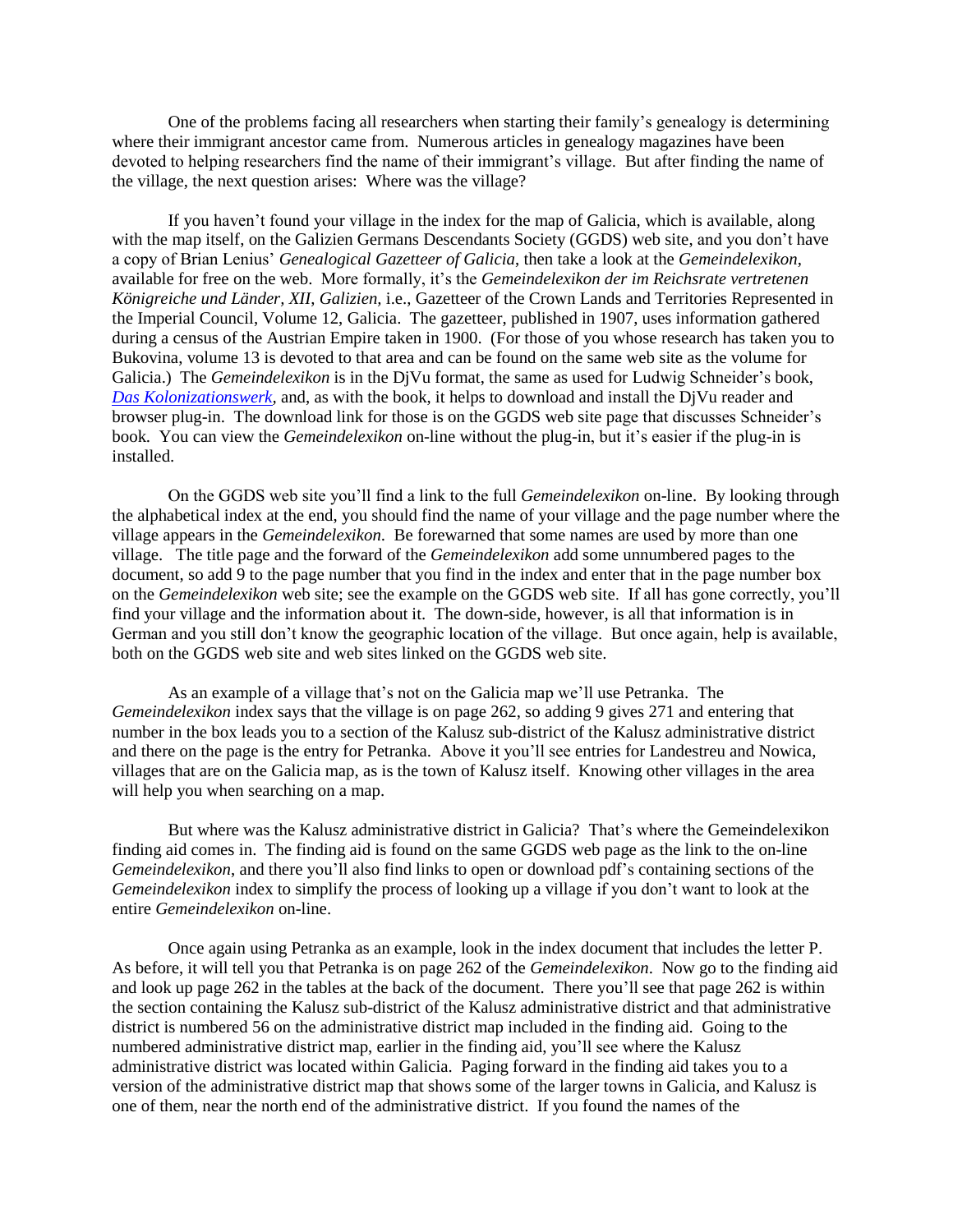administrative district and sub-district by looking in the *Gemeindelexikon* itself, you can use the finding aid to see where the district was located in Galicia. Tables are included in the finding aid listing the districts alphabetically and by district number for that purpose.

The map on the next page of the finding aid is another version of the administrative district map that has the boundaries of the Lutheran parishes sketched in, to help you find church records in the Family History Library catalog. The parish boundaries were taken from a parish map that appears in the book *Heimat Galizien im Bild* (Homeland Galicia in Pictures) and a copy of that map, showing some of the villages in each parish, is available on the GGDS web site. The map in the finding aid shows that the entire Kalusz administrative district was in the Ugartsthal parish, so records for Lutherans in Petranka, as well as Landestreu and Nowica, will be found in the Ugartsthal parish records. Note that while the parish boundaries often follow administrative district boundaries, some districts are split between parishes so you'll need to know what part of the district your village was in. The names of the Roman Catholic and Greek Catholic churches to which the village belonged are given in the *Gemeindelexikon* and will be discussed below.

The page number for Petranka presents no ambiguity as to what sub-district it was in; page 262 clearly falls in the range for the Kalusz sub-district and is before the beginning of the next sub-district, Wojnilow. But what if the page number had been 266? That page is included in the Kalusz sub-district page range, but also marks the beginning of the Wojnilow sub-district. One clue is in the position of the village name in the alphabet. Because Petranka is towards the end of the alphabet it's less likely that it's in the Wojnilow sub-district because that sub-district is just starting on page 266 and the first villages listed would probably be lower in the alphabet. To be certain, look at the *Gemeindelexikon* entry to verify the sub-district. The same question can arise as to whether a village is in the last sub-district of one district or the first sub-district of the following district. Again, consider the position in the alphabet and check the *Gemeindelexikon* if you're still uncertain.

If you want to delve further into the information in the *Gemeindelexikon* about Petranka, you can go to another link on the GGDS *Gemeindelexikon* page that takes you to this page on the [HalGal](http://www.halgal.com/) web site: [www.halgal.com/gemeindelexikon.html](http://www.halgal.com/gemeindelexikon.html) . There you'll find examples of the various tables of data found in the *Gemeindelexikon* and their translation into English.

Using the examples on the HalGal page as a guide to translating the *Gemeindelexikon* pages, we see that Petranka had 2154 inhabitants at the time the census was taken, of which 1091 were male and 1063 were female. Twenty-eight people in the village were Roman Catholic, 2067 were Greek Catholic, and fifty-nine were Jewish. Nineteen of the villagers were considered to be German, sixty-three were Polish, and 2072 were Ruthenian (Ukrainian). So Petranka was a predominately Ukrainian village. On the next page you'll see that the villagers owned 143 horses, 1264 head of cattle, no sheep, and 421 pigs. Don't forget to look at the back section of the *Gemeindelexikon*, also discussed on th[e HalGal](http://www.halgal.com/) web site, where you'll find information concerning the schools and churches for the Galician villages. The *Gemeindelexikon* lists Petranka as having its own Greek Catholic parish, and the Roman Catholics used the parish in nearby Rozniatow.

To help you narrow your search even more and finally pin down your village (we hope), you can consult the very detailed Austrian Empire military maps that are linked on the GGDS web site. On the page with the link to the map web site you'll find a table that shows the correspondence between the grid sectors on the Galicia map and the military maps that include those grid sectors. Each military map covers four grid sectors on the Galicia map and the Galicia map grid lines follow latitude and longitude lines. Kalusz, which the Galicia map index tells us is in sector D12, will be found on map 42-49, which is tagged Ivano-Frankivszk on the index map for the individual military maps. Click on the map number link in the table on the GGDS web site and the map will be downloaded. Kalusz is almost at the dead